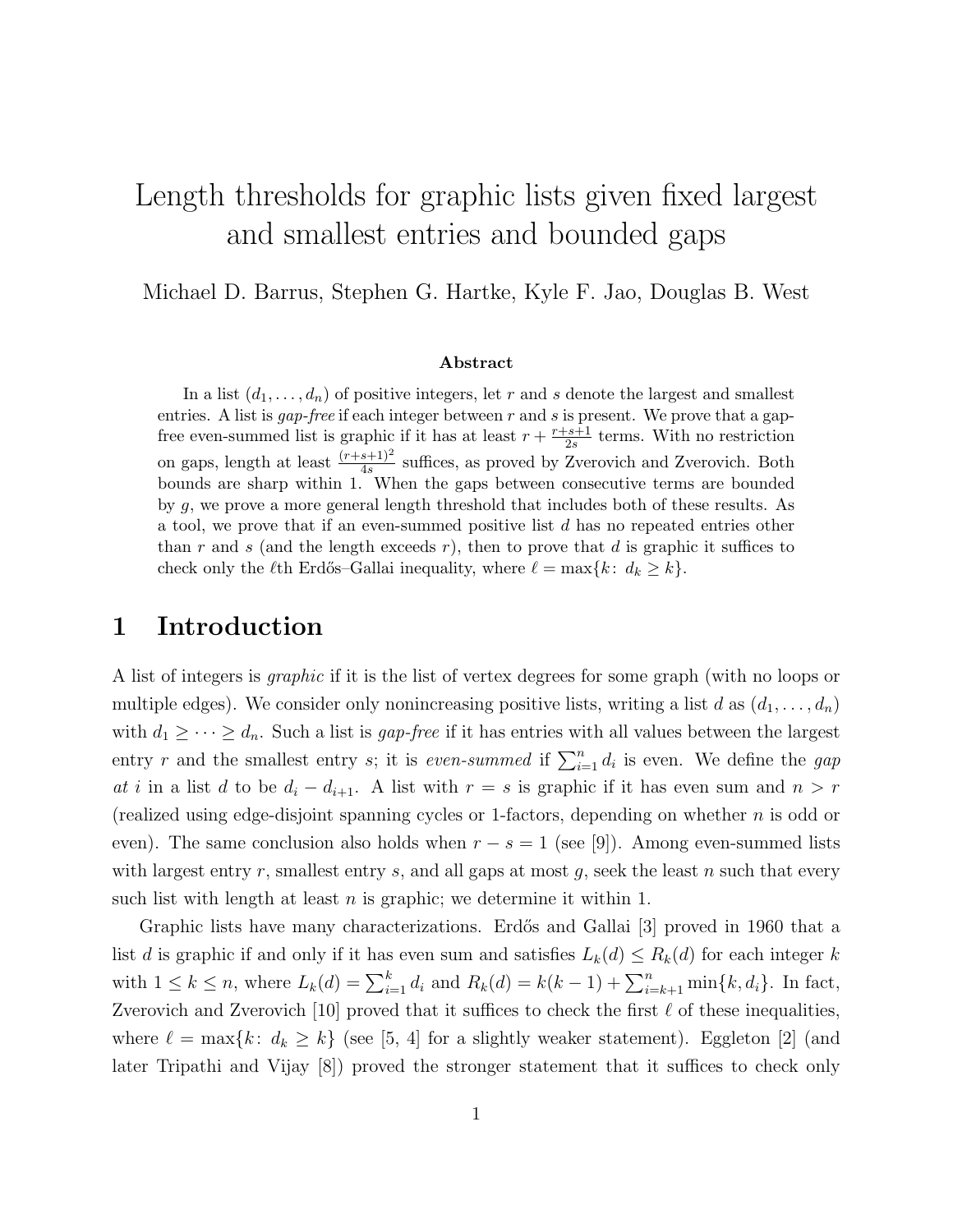the inequalities for the last index having each value in the list. Values between  $r$  and  $s$ are internal values. As a tool in our argument, we prove in Section 3 that if a list has no repeated internal values (and  $n > r$ ), then it suffices to check only the  $\ell$ th inequality. The conclusion also holds when there is exactly one instance of two consecutive equal internal values, and this is sharp.

We approach our problem by finding a length threshold for lists to satisfy the Erdős– Gallai inequalities, which we henceforth call the  $E-G$  inequalities. We use the  $Aigner-Triesch$ method. In Section 2, we describe the use of this method to prove sufficiency of conditions for lists to be graphic. The method introduces an order relation P on the set of lists with fixed sum and reduces the problem to proving that lists that are maximal in P among those satisfying the condition are graphic. We further reduce the problem by comparing these maximal lists from the sets with various sums, reducing sufficiency to the study of certain key lists.

Let  $D_n(r,s,g)$  denote the set of nonincreasing nonnegative integer lists with length n, largest entry r, smallest entry s, and all gaps at most g. The case  $g = 0$  requires only  $n > r$ , as mentioned in the first paragraph, so we henceforth restrict to  $g > 0$  and consider only  $r > s$ . The first and last nonzero gaps in a list are *external gaps* (they may be at the same position); gaps between them are *internal gaps*. A list in  $D_n(r,s,g)$  is g-uniform if all internal and external gaps except possibly the last one equal  $q$ . We show in Section 2 that to prove sufficiency of the length threshold for lists with gaps at most  $g$ , it suffices to prove it sufficient for g-uniform lists. The resulting sharpness examples are g-uniform.

Call a list *feasible* if it satisfies the E-G inequalities. In terms of r, s, and g, we obtain a sharp threshold  $h(r,s,g)$  such that when  $n \geq h(r,s,g)$ , every list in  $D_n(r,s,g)$  is feasible; the argument that proves the threshold sufficient also constructs an infeasible list when  $n$  is smaller. The general expression for  $h(r,s,g)$  is obtained in Theorem 4.2. When g divides  $r - s$ , the formula for  $h(r, s, g)$  simplifies to

$$
\frac{1}{s}\left(\left\lfloor\frac{(r+s)^2}{4}\right\rfloor+\left\lceil\frac{r+s}{2}\right\rceil-\frac{g}{2}\left\lfloor\frac{(r-s)^2}{2g^2}\right\rfloor\right).
$$

Depending on the parameters r, s, g, the infeasible list given for  $n = [h(r, s, g)] - 1$  may have odd sum. In this case, the length threshold sufficient for even-summed lists with specified maximum, minimum, and bound on gaps to be graphic may be smaller by 1 than the threshold we give for feasibility. We show that the difference between the threshold lengths for feasible lists and graphic lists is never more than 1, and we present a family with  $g = 1$ where the thresholds do differ by 1.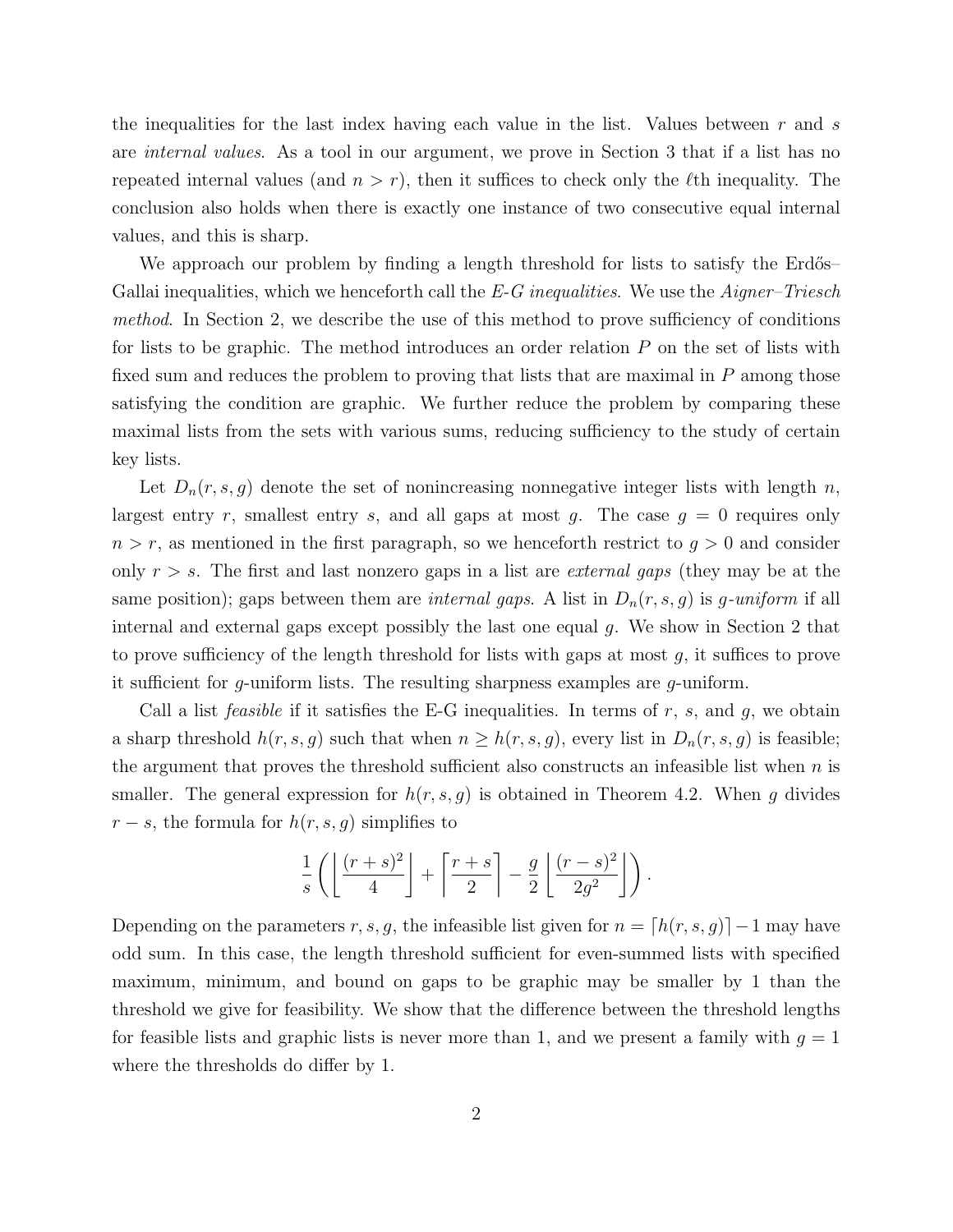The extreme cases for g hold particular interest. When  $g = 1$ , the threshold for feasibility reduces to  $r + \frac{r+s+\epsilon}{2s}$  $\frac{2s+\epsilon}{2s}$  (linear in r), where  $\epsilon = 0$  if  $r + s$  is even and  $\epsilon = 1$  if  $r + s$  is odd. This is the most severe restriction on gaps. The other end of the spectrum is  $g = r - s$ , which means that no gap restriction is imposed. Here the threshold reduces to  $\frac{(r+s+1)^2-\epsilon'}{4s}$  $\frac{(+1)^{2-\epsilon}}{4s}$  (quadratic in r), where  $\epsilon' = 0$  if  $r + s$  is odd and  $\epsilon' = 1$  if  $r + s$  is even. Zverovich and Zverovich [10] showed that  $\frac{(r+s+1)^2}{4s}$  suffices.

### 2 Maximal List for Fixed  $n, r, s, g$ , and Sum

By the Erdős–Gallai Theorem, a list is graphic if and only if it is feasible and has even sum. In light of this theorem, using the Aigner–Triesch method [1] to show sufficiency of conditions for feasibility will also give sufficient conditions for lists to be graphic. This allows us to ignore the parity of the degree sum in applying this method. Let  $R$  be a family of lists (for example, the graphic lists or the feasible lists). The Aigner–Triesch method for proving that a condition  $Q$  is sufficient for membership in  $R$  consists of three steps:

- 1. Define a poset  $P$  on the set of lists (usually with fixed sum) and show that the elements of P belonging to R form an ideal (a downward-closed set) in  $P$ .
- 2. Determine the maximal elements of P among those satisfying Q.
- 3. Prove that these maximal elements are in R.

For lists with fixed sum, an order relation often used in applying the Aigner–Triesch method is the *dominance order*, which puts  $d \leq d'$  if  $\sum_{i=1}^{k} d_i \leq \sum_{i=1}^{k} d'_i$  for all k (trailing terms are assumed to be 0). For the dominance order on a set of lists with fixed sum, the proof of Step 1 when R is the family of graphic lists is immediate and is used in [1]; we present the corresponding argument in Lemma 2.1 for the family of feasible lists.

When Step 1 holds for a given poset, it also holds for any subposet. Let  $P_m$  be the dominance order on nonincreasing nonnegative integer lists with sum  $m$ . After proving Step 1 for  $P_m$ , we will consider subposets of the form  $P_{m,n,r,s,g}$ , fixing the sum m, length n, largest entry r, positive smallest entry s, and bound q on all gaps. Since  $q$  is only a bound on the largest gap, these subposets are not disjoint. Nevertheless, Step 1 will hold for each such subposet. The condition  $Q$  we want to prove sufficient is a lower bound on the length n; therefore, in  $P_{m,n,r,s,g}$  all lists or no lists satisfy Q. For Step 2, we prove that  $P_{m,n,r,s,g}$  has a unique maximal element. We then show that the maximal element of  $P_{m,n,r,s,g}$  is feasible when the length threshold in terms of the parameters  $r$ ,  $s$ , and  $g$  is satisfied. To do this,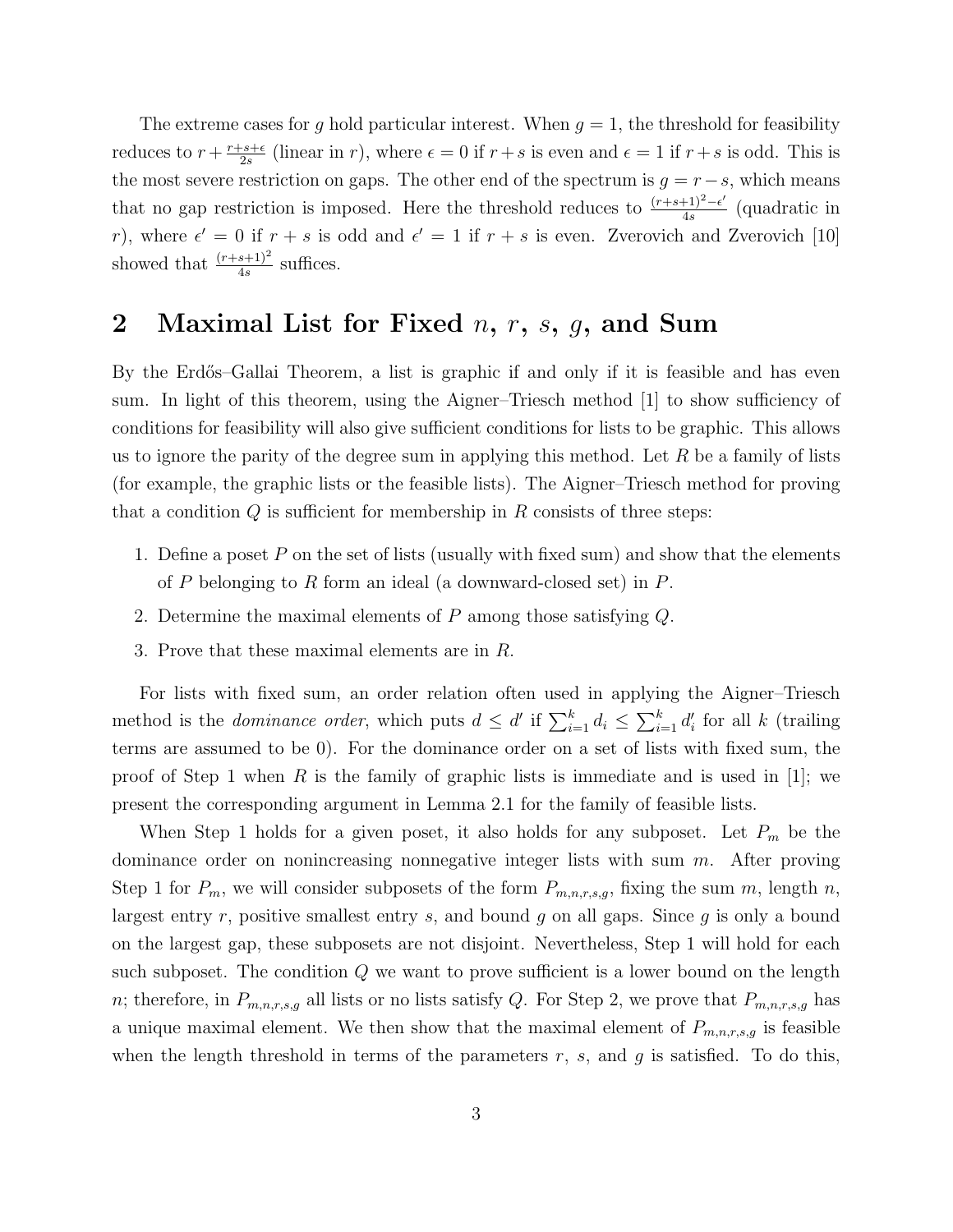we compare the maximal elements for distinct values of  $m$ , thus reducing the problem to showing feasibility for the maximal element of certain key subposets.

We begin with Step 1 for  $P_m$ . All lists are nonincreasing. Shifting a unit from i to j in a list  $d$  produces another nonincreasing list  $d'$  that agrees with  $d$  in all positions except  $i$ and j, and in those positions  $d'_i = d_i - 1$  and  $d'_j = d_j + 1$ . The unit is shifted *later* if  $i < j$ , otherwise *earlier*. In a poset, an element x covers an element y if  $y < x$  and there is no element z such that  $y < z < x$ . To prove Step 1, we show (1) if d covers d' in  $P_m$ , then one unit can be shifted later in  $d$  to obtain  $d'$ , and  $(2)$  shifting one unit later preserves feasibility.

#### **Lemma 2.1.** If d covers d' in  $P_m$  and d is feasible, then d' is feasible.

*Proof.* We obtain  $d'$  from  $d$  by shifting a unit later. Let  $i$  and  $j$  be the first and last positions where d and d' differ. Since  $d > d'$ , we have  $d_i > d'_i$  and  $d_j < d'_j$ . Choose p and q to minimize  $q - p$  such that  $i \leq p < q \leq j$  and  $d_p > d'_p$  and  $d_q < d'_q$ . Form  $\hat{d}$  by shifting a unit from position p to position q in d. Since  $d > \hat{d} \ge d'$  in  $P_m$ , we obtain  $\hat{d} = d'$ .

Hence it suffices to prove that shifting a unit later preserves feasibility. Suppose that d' is obtained from d by shifting a unit from i to j with  $i < j$ . We compare the kth E-G inequalities for d and d'. Since we shifted a unit later,  $L_k(d') \leq L_k(d)$ .

The only position that can contribute less to  $R_k(d')$  than to  $R_k(d)$  (smaller by 1) is position i, and it does so only when  $d_i \leq k < i$ . Since we shifted later from i to j, also  $d_j < d_i \leq k < j$ , and hence in this case position j contributes more to  $R_k(d')$  than to  $R_k(d)$ . Thus  $R_k(d') \ge R_k(d)$  for all k, and feasibility of d implies feasibility of d'.  $\Box$ 

**Lemma 2.2.** The poset  $P_{m,n,r,s,g}$  has a unique maximal element. In it, there is at most one internal gap that is less than g, and if there is such a gap it is  $g - 1$ .

*Proof.* Let d be a maximal element. If d has at least two internal gaps that are less than  $g$ , then let i and j be the positions of the first and last such gaps. Form  $d'$  by shifting a unit from  $j + 1$  to i (earlier). The gaps at i and j increase by 1, but they are still at most g. The gaps at  $i - 1$  and  $j + 1$  decrease by 1, but the choice of i and j implies that they were external or were equal to  $g$  before the shift. In either case, the list  $d'$  is nonincreasing and belongs to  $P_{m,n,r,s,g}$ . Since  $d' > d$ , this is a contradiction.

Hence at most one internal gap is less than g, say at j. If it is less than  $g-1$ , then define d' by shifting a unit from  $j + 1$  to j. The gap at j grows by 2, and the gaps at  $j - 1$  and  $j+1$  (which were external or equal to g) are smaller by 1. Again  $d' \in P_{m,n,r,s,g}$  and  $d' > d$ .

It remains to prove that only one element of  $P_{m,n,r,s,g}$  can have the properties obtained above for all maximal elements. Suppose that  $d$  and  $d'$  are distinct maximal elements of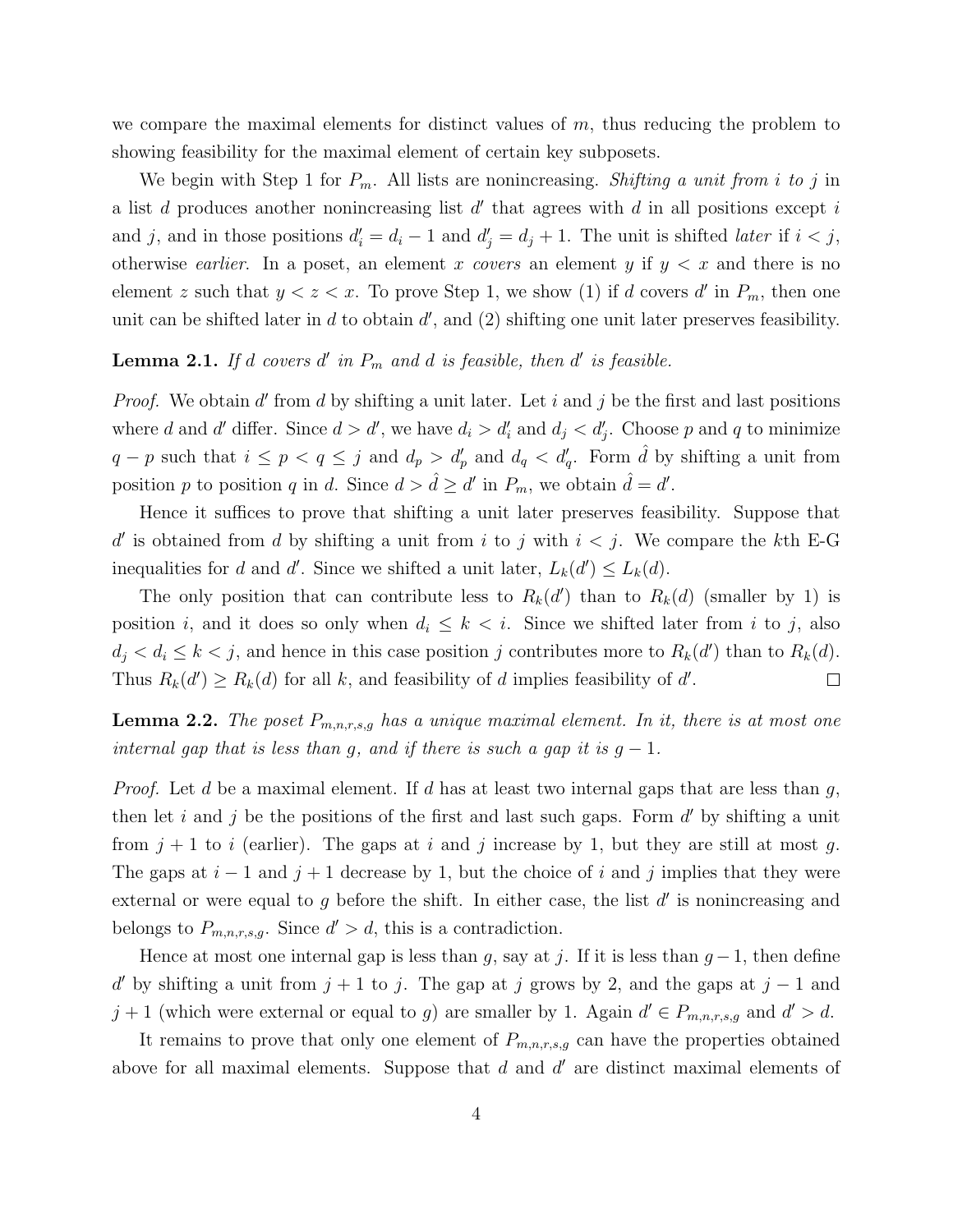$P_{m,n,r,s,g}$ . Let i be the first index where d and d' differ, named so that  $d_i' < d_i$ . Let k be the last index such that  $d'_k > s$ . Since  $d'_i < d_i \leq r$ , the first nonzero gap in  $d'$  (the external gap) occurs before *i*. For j with  $i \leq j \leq k$ , using the properties of internal gaps shown above, we conclude that  $d'_j \leq d'_i - (j - i)g + 1$ . Meanwhile,  $d_j \geq d_i - (j - i)g$ ; therefore,  $d'_j \leq d_j$ . For  $j > k$ , again  $d'_j = s \leq d_j$ . These inequalities imply that the sum of terms in d exceeds the sum in d', which contradicts  $d, d' \in P_{m,n,r,s,g}$ .  $\Box$ 

Including the external gaps, the unique maximal element of  $P_{m,n,r,s,g}$  has at most three gaps that are less than g. We next reduce the problem of proving that the length condition suffices for feasibility to proving it for g-uniform lists. Recall that a list in  $P_{m,n,r,s,g}$  is guniform if every nonzero gap except possibly the last equals g.

**Definition 2.3.** From a list  $d \in D_n(r, s, g)$  whose internal gaps equal g except perhaps for one g − 1, we define g-uniform lists  $d^+, d^- \in D_n(r, s, g)$ . Let  $d^+ = d^- = d$  when d has at most one nonzero gap. Otherwise, let the external gaps in d be a and later b, and let  $c = a + b$ .

If every internal gap in d is g, then define  $d^+$  from d by adding a to each  $d_i$  such that  $r > d_i > s$ , except that when  $c > g$  also add  $c - g$  to the first copy of s. Define  $d^-$  from d by subtracting  $g - a$  from each  $d_i$  such that  $r > d_i > s$ , except that when  $c < g$  subtract only b from the last entry before the first copy of s, making it equal to s.

If d has an internal gap of  $g-1$  at some position j, then first form  $\hat{d}^+$  by adding 1 to each  $d_i$  such that  $i \leq j$  and  $r > d_i$ , and form  $\hat{d}$ <sup>-</sup> by subtracting 1 from each  $d_i$  such  $i > j$ and  $d_i > s$ . Now all internal gaps in  $\hat{d}^+$  and  $\hat{d}^-$  equal g. Form  $d^+$  from  $\hat{d}^+$  in the way that  $d^+$  is formed from d above, and form  $d^-$  from  $\hat{d}^-$  in the way that  $d^-$  is formed from d above.

These lists are illustrated below, with  $c = a + b$ .

| list  | case             | change                                                                  | values                                                     |                                            |                                      |
|-------|------------------|-------------------------------------------------------------------------|------------------------------------------------------------|--------------------------------------------|--------------------------------------|
| $d$   | $\text{no } g-1$ | $\ldots, r$                                                             | $r-a$                                                      | $r-a-g, \ldots, s+b+g, s+b, s, \ldots$     |                                      |
| $d^+$ | $a+b \leq g$     | $+a$                                                                    | $\ldots, r$                                                | $r$                                        | $r-g, \ldots, s+c+g, s+c, s, \ldots$ |
| $d^+$ | $a+b > g$        | $\text{exception } \ldots, r$                                           | $r$                                                        | $r-g, \ldots, s+c+g, s+c, s+c-g, \ldots$   |                                      |
| $d^-$ | $a+b \geq g$     | $-(g-a)$                                                                | $\ldots, r$                                                | $r-g, r-2g, \ldots, s+c, s+c-g, s, \ldots$ |                                      |
| $d^-$ | $a+b < g$        | $\text{exception } \ldots, r, r-g, r-2g, \ldots, s+b+g, s+b, s, \ldots$ |                                                            |                                            |                                      |
| $d^+$ | $g-1$            | $\ldots, r, r-a, r-a-g, \ldots, s+b+g, s+b, s, \ldots$                  |                                                            |                                            |                                      |
| $d^+$ | $h$              | $0$                                                                     | $\ldots, r, r-a, r-a-g, \ldots, s+b+g-1, s+b-1, s, \ldots$ |                                            |                                      |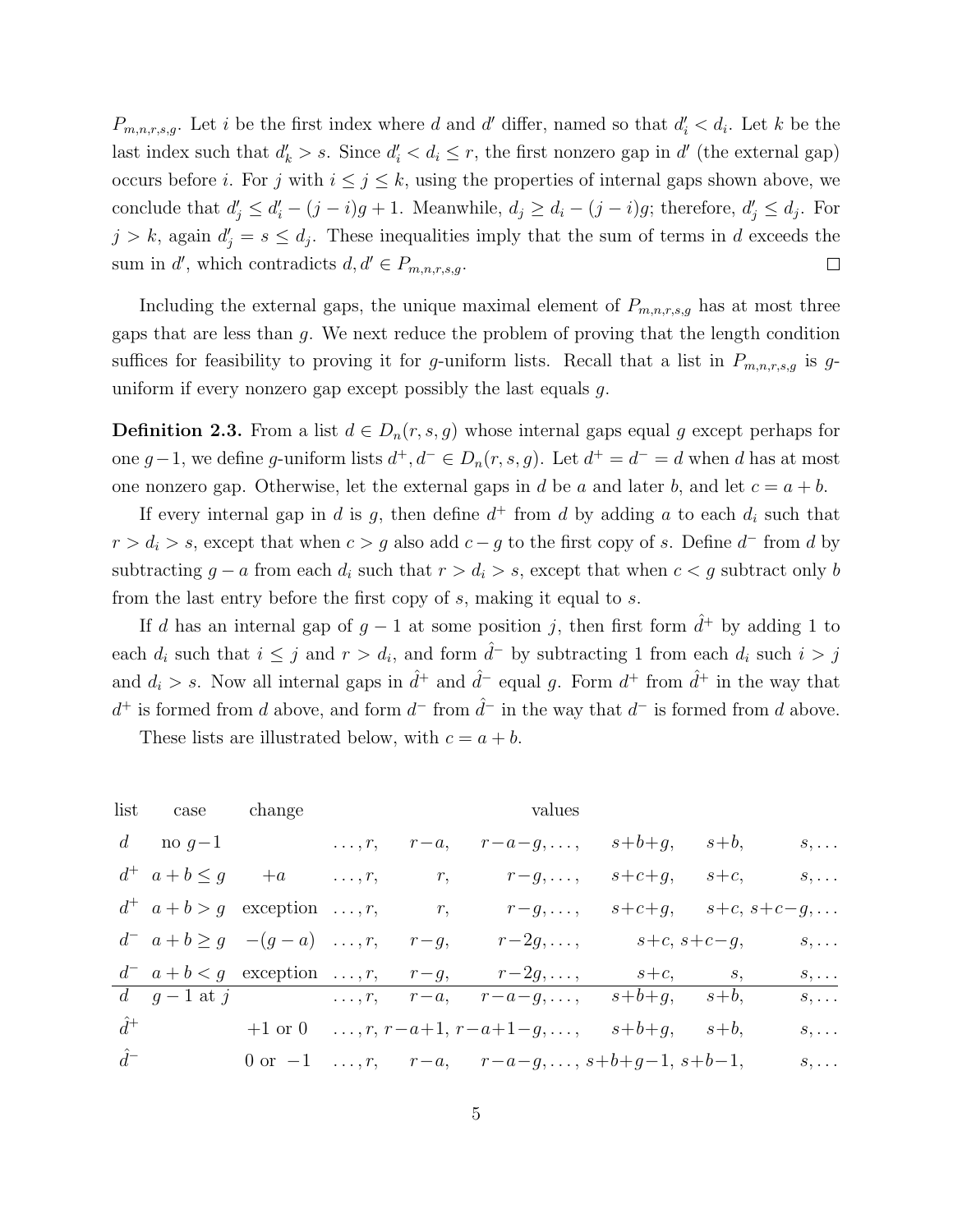The display above shows the construction of  $d^+$  and  $d^-$  term-by-term. When every internal gap in d equals g, explicitly  $d^+$  and  $d^-$  are g-uniform (the last nonzero gap is  $a + b$ or  $a + b - g$ ). When d has one internal gap equal to  $g - 1$ , the intermediate lists  $\hat{d}^+$  and  $\hat{d}^$ eliminate that difficulty. The subsequent changes are as applied previously to a list with no such gap, so again the final lists  $d^+$  and  $d^-$  are g-uniform.

Our requirement that  $a = g$  for a g-uniform list is asymmetric. The proofs could be carried through with  $b = q$  instead. Choosing one alternative for the definition of q-uniform reduces the set of lists we need to test to prove the length threshold.

**Lemma 2.4.** Let d be the maximal element of  $P_{m,n,r,s,g}$ . If the g-uniform lists  $d^+$  and  $d^$ formed from d in Definition 2.3 are both feasible, then d is feasible.

*Proof.* Suppose first that every internal gap of d is g. For each k, we compare  $L_k(d)$  and  $R_k(d)$  using  $L_k(d^+) \leq R_k(d^+)$  and  $L_k(d^-) \leq R_k(d^-)$ . If  $d_k = r$ , then  $L_k(d) = L_k(d^-) \leq$  $R_k(d^-) \le R_k(d)$ . If  $d_k = s$ , then  $R_k(d) = R_k(d^+) \ge L_k(d^+) \ge L_k(d)$ .

Hence we may assume  $s < d_k < r$ . Let  $t = |\{i : d_k \leq d_i < r\}|$ ; each index i counted here is at most k, since each internal gap is nonzero. Let  $t' = |\{i : i > k \text{ and } s < d_i < k\}|$ . Note that t and t' count disjoint sets of indices. If  $i > k$  and  $d_i \geq k$ , then the index i is not counted by  $t$  or  $t'$ .

We compare contributions to the kth E-G inequality. Since  $d_k > s$ , the computation of  $L_k(d^+)$  is not affected by the exception when  $a + b > g$ . The computation of  $L_k(d^-)$  is affected only when  $d_k$  is the last term before the first s and  $b < g - a$ ; in that case the difference is smaller by  $g - a - b$ , and we can incorporate this by writing an inequality.

$$
L_k(d^+) = L_k(d) + ta; \qquad L_k(d^-) \ge L_k(d) - t(g - a);
$$
  

$$
R_k(d^+) \le R_k(d) + (t' + \epsilon^+)a; \qquad R_k(d^-) \le R_k(d) - (t' - \epsilon^-)(g - a).
$$

To handle the exceptions in Definition 2.3, we set  $(\epsilon^+, \epsilon^-)$  to  $(1,0)$  if  $a + b > g$ , to  $(0,1)$  if  $a + b < g$ , and to  $(0, 0)$  if  $a + b = g$ . Before considering that, the reason for the inequality bounding  $R_k(d^+)$  is that  $\min\{k, d_i^+\}$  is taken before contributing to  $R_k$ . For  $R_k(d^-)$ , the contribution from each index counted by  $t'$  decreases by  $g - b$ , and an entry with  $i > k$  and  $d_i \geq k$  may contribute less to  $R_k(d^-)$  than to  $R_k(d)$ . For the exceptions, if  $a + b > g$ , then  $R_k(d^+)$  is larger by  $a + b - g$ , which is at most a. If  $a + b < g$ , then  $R_k(d^-)$  is larger by  $g - a - b$ , which is less than  $g - a$ .

These computations and the feasibility of  $d^+$  and  $d^-$  yield two upper bounds on  $L_k(d)$ :

$$
L_k(d) = L_k(d^+) - ta \leq R_k(d^+) - ta \leq R_k(d) + (t' - t + \epsilon^+)a;
$$
  
\n
$$
L_k(d) \leq L_k(d^-) + t(g - a) \leq R_k(d^-) + t(g - a) \leq R_k(d) + (t - t' + \epsilon^-)(g - a).
$$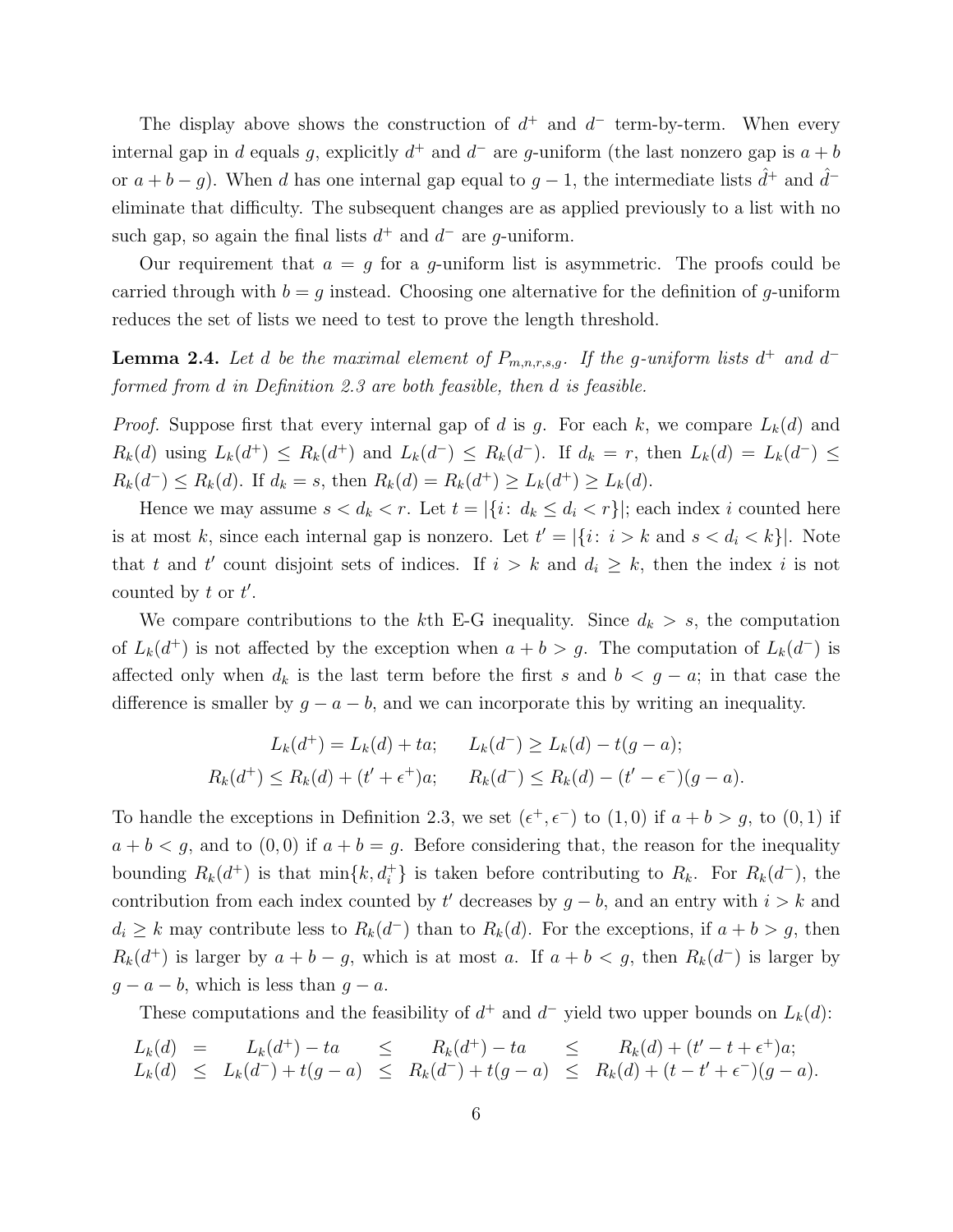Both inequalities bound  $L_k(d)$ , and always one of the additive constants is nonpositive, since only one of  $\{\epsilon^+, \epsilon^-\}$  can be positive. Hence  $L_k(d) \leq R_k(d)$ , and we conclude that d is feasible.

Now suppose that every internal gap of d is g except for one  $g - 1$  at position j. Recall that  $\hat{d}^+$  is formed from d by adding 1 to each  $d_i$  such that  $i \leq j$  and  $r > d_i$ . Let us call the process in Definition 2.3 that produces a  $g$ -uniform list by augmenting some entries by  $a$ (and maybe augmenting the first s by  $a + b - g$ ) the *augmentation procedure*. By definition, we obtain  $d^+$  from  $\hat{d}^+$  using the augmentation procedure. We note that the same list results from  $\hat{d}^-$  via the augmentation procedure. Similarly, the same list  $d^-$  is obtained from both  $\hat{d}^-$  and  $\hat{d}^+$ . Since we are given that  $d^+$  and  $d^-$  are feasible, the preceding argument implies that  $\hat{d}^+$  and  $\hat{d}^-$  are feasible.

We now compare d with  $\hat{d}^+$  and  $\hat{d}^-$  to show that d is feasible. If  $k \leq j$ , then  $L_k(d) =$  $L_k(\hat{d}^{-}) \leq R_k(\hat{d}^{-}) \leq R_k(d)$ . If  $k \geq j$ , then  $R_k(d) = R_k(\hat{d}^{+}) \geq L_k(\hat{d}^{+}) \geq L_k(d)$ . Thus  $L_k(d) \leq R_k(d)$  for all k, as desired.  $\Box$ 

Although  $d^+$  and  $d^-$  generally have different sum from d, they have the same length, maximum, minimum, and bound on gaps. Hence each satisfies the desired length threshold if and only if  $d$  does. We conclude that if satisfying the length threshold suffices to make a g-uniform list feasible, then it is also sufficient in the larger family  $D_n(r,s,g)$ .

#### 3 Lists without Internal Repetitions

To simplify our study of g-uniform lists, we reduce the problem of checking feasibility to checking the  $\ell(d)$ th E-G inequality, where  $\ell(d) = \max\{k: d_k \geq k\}$ . In fact, we prove that for every list having at most one internal gap equal to 0, it suffices to check only the  $\ell(d)$ th E-G inequality. Furthermore, this result is sharp.

**Example 3.1.** For  $j \ge 3$ , let  $d = (2j, 2j-1, \ldots, j+1, j, j, j, 1^{(j[j-3]/2)})$ . The initial portion is a strictly decreasing list of j terms before the double repetition. Thus  $d_j = j+1$  and  $d_{j+1} = j$ , so  $\ell(d) = j$ . We have  $L_j(d) = j(3j+1)/2$  and  $R_j(d) = j(j-1)+3j+j(j-3)/2$ ; equality holds. Nevertheless,  $L_{j-1}(d) = (3j^2 - j - 2)/2$  and  $R_{j-1}(d) = (j-1)(j-2) + 4(j-1) + j(j-3)/2 =$  $(3j^{2} - j - 2)/2 - 1$ , so the list is not feasible.

Similarly, for  $j \ge 5$ , let  $d = (2j - 1, \ldots, j + 1, j, j, j - 1, j - 1, 1^{(j[j-5]/2+2)})$ . Now there are j − 1 terms before the first repetition, so again  $\ell(d) = j$ . Now  $L_j(d) = j(3j - 1)/2$  and  $R_j(d) = j(j-1) + 3j - 2 + j(j-5)/2 + 2$ ; equality holds. However,  $L_{j-2}(d) = R_{j-2}(d) + 1$ ,  $\Box$ so the list is not feasible.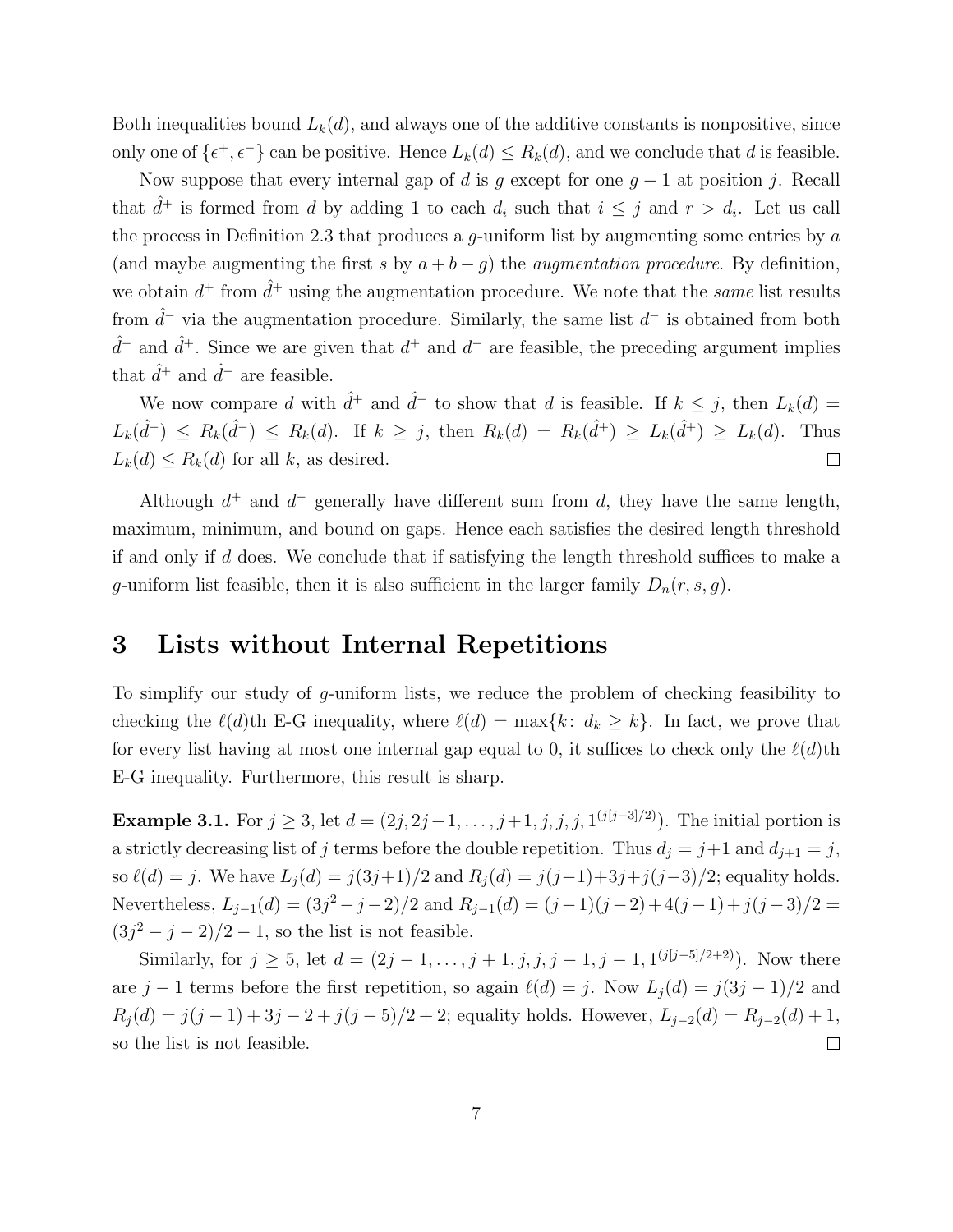Recall that in general d is feasible if and only if  $L_k(d) \le R_k(d)$  for  $1 \le k \le \ell(d)$  [10].

**Theorem 3.2.** Let d be a nonincreasing integer list of length n with largest entry r and smallest entry s, such that  $n > r$  and  $d_{i+1} = d_i$  for at most one index with  $d_i \notin \{r, s\}$ . If  $L_{\ell(d)} \leq R_{\ell(d)}$ , then d is feasible.

*Proof.* We reduce  $L_k(d) \le R_k(d)$  for  $k \le \ell(d)$  to  $L_{\ell(d)} \le R_{\ell(d)}$ . If  $k \le s$ , then  $L_k(d) \le kr \le$  $k(n-1) = k(k-1) + (n-k)k = R_k(d)$ , since  $\min\{k, d_i\} = k$  for all i. Hence it suffices to show that  $L_{k+1}(d) \leq R_{k+1}(d)$  implies  $L_k(d) \leq R_k(d)$  for k with  $s < k < \ell(d)$ .

Let j be the last index such that  $d_i > k$ ; since  $k < \ell(d)$ , we have  $d_{k+1} > k$ , and hence  $j > k$ . If  $j > r$ , then we use  $\min\{d_i, k\} = k$  for  $i \leq j$  to compute

$$
L_k(d) \le kr \le k(j-1) = k(k-1) + k(j-k) \le R_k(d).
$$

Now consider  $j \le r$ . By the choice of  $j$ ,  $\sum_{i=k+2}^{n} \min\{k+1, d_i\} = j - k - 1 + \sum_{i=k+2}^{n} \min\{k, d_i\}$ . Thus

$$
R_k(d) = R_{k+1}(d) - 2k + \min\{k, d_{k+1}\} - (j - k - 1),
$$

which simplifies to  $R_k(d) = R_{k+1}(d) - j + 1$ . Therefore,

 $L_k(d) = L_{k+1}(d) - d_{k+1} \leq R_{k+1}(d) - d_{k+1} = R_k(d) + j - d_{k+1} - 1.$ 

If  $d_{k+1} = r$ , then we have  $L_k(d) \le R_k(d)$  since  $j \le r$ . If  $d_{k+1} < r$ , then since  $d_j > k > s$ , the gaps from  $k + 1$  through  $j - 1$  are nonzero, except possibly for one. Hence  $d_{k+1} - d_j \ge$  $j - (k + 1) - 1$ , and thus  $j - 1 - d_{k+1} \le k + 1 - d_j \le 0$ , which yields  $L_k(d) \le R_k(d)$ .  $\Box$ 

# 4 The Length Threshold

In Section 2, we reduced feasibility of the maximal element in  $P_{m,n,r,s,g}$  to showing that two "nearby" g-uniform lists having the same length but different sum are feasible. Proving feasibility for g-uniform lists in  $D_n(r,s,g)$  implies that all lists in  $D_n(r,s,g)$  are feasible. Since g-uniform lists have no internal repetitions, Theorem 3.2 implies that for feasibility of a g-uniform list d, it suffices to check only the  $\ell(d)$ th E-G inequality. In this section, we obtain a sharp threshold  $h(r,s,g)$  such that if  $n \geq h(r,s,g)$ , then the  $\ell(d)$ th inequality for a g-uniform list d in  $D_n(r,s,g)$  does hold.

Working backward from the first copy of s, the number of steps to reach the last copy of r in a g-uniform list is  $[(r - s)/g]$ . With  $x + 1$  being the number of copies of r and y being the number of copies of s, we thus have  $n = x + y + z$ , where  $z = \lfloor (r - s)/g \rfloor$ .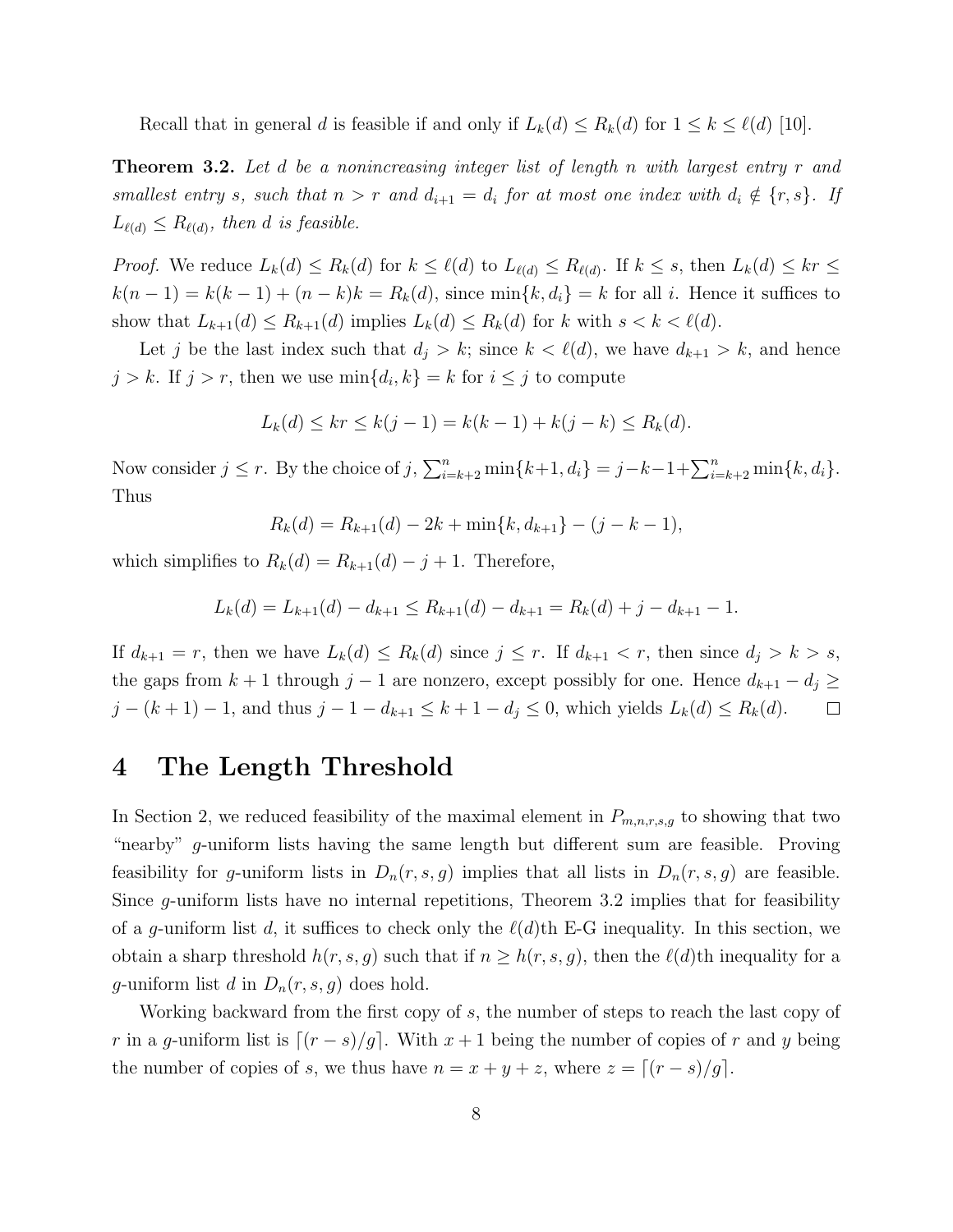To start the proof, we eliminate easy cases for the value of  $\ell(d)$ . Recall that the reduction to the  $\ell(d)$ th inequality (Theorem 3.2) requires  $n > r$ , which is equivalent to the condition  $L_1(d) \leq R_1(d)$ .

# Lemma 4.1. For  $n > r$ , if  $d \in D_n(r, s, g)$ , then d is feasible unless  $x < \ell(d) \leq n - y$ .

*Proof.* If  $x \ge r$ , then  $d_{r+1} = r$  and  $\ell(d) = r$ . Since it suffices to prove the kth inequality, where  $k \le \ell(d) = r$ , we have  $L_k(d) = kr = k(k-1)+(r+1-k)k \le k(k-1)+(n-k)k \le R_k(d)$ , since min $\{k,r\} = k$ . Hence d is feasible unless  $x < r$ . In this case  $d_{x+1} = r > x$ , which yields  $\ell(d) > x$ .

As we remarked in proving Theorem 3.2, the kth E-G inequality holds whenever  $k \leq s$ (if  $n > r$ ). Hence we have feasibility unless  $\ell(d) > s$ , which requires  $d_{s+1} > s$ . Hence the number of copies of s is less than  $n - s$ ; that is,  $y < n - s$ . Since  $d_{n-y+1} = s < n - y + 1$ , we have  $\ell(d) \leq n - y$ .  $\Box$ 

We remark that the conditions of Lemma 4.1 cannot be weakened when  $n = r + 1$  and  $r > s$ , since the lists  $(r^{(r)}, r - 1)$  and  $(r^{(s+1)}, s^{(r-s)})$  are not feasible. We can now obtain the length threshold for feasibility.

**Theorem 4.2.** Given  $r, s, g \in \mathbb{N}$  with  $r > s$ , let  $z = [(r - s)/g]$  and  $b = r - s - g(z - 1)$ . If  $n \geq h(r,s,g)$ , then every list in  $D_n(r,s,g)$  is feasible, where

$$
h(r,s,g) = \frac{1}{s} \left( \left\lfloor \frac{(r+s)^2}{4} \right\rfloor + \left\lceil \frac{r+s}{2} \right\rceil - b \left\lfloor \frac{z}{2} \right\rfloor + \frac{gz}{2} - \frac{g}{2} \left\lceil \frac{z^2}{2} \right\rceil \right).
$$

Furthermore, the bound is sharp;  $D_n(r,s,g)$  has an infeasible list when  $n = [h(r,s,g)] - 1$ .

*Proof.* By Lemma 2.4, it suffices to determine the threshold on n so that the g-uniform lists in  $D_n(r,s,g)$  are feasible. There are z nonzero gaps, and only the last can fail to be g; it equals b. For g-uniform lists, we have reduced the checking of feasibility to checking the  $\ell(d)$ th E-G inequality (by Theorem 3.2). By Lemma 4.1, we may assume that  $x < l(d) \leq n - y$ , where d has  $x + 1$  copies of r and y copies of s.

Given the parameters  $n, r, s, g$ , a g-uniform list in  $D_n(r, s, g)$  is completely determined by specifying x; hence specifying x also determines  $\ell(d)$ . We henceforth abbreviate  $\ell(d)$  to  $\ell$ and think of  $\ell$ ,  $L_{\ell}$ , and  $R_{\ell}$  as functions of x. Our proof is in three steps: we find the value of  $\ell$  such that the  $\ell$ th E-G inequality is hardest to satisfy (meaning that if that one holds then they all hold), determine the value of x that yields that value of  $\ell$ , and finally determine the threshold length where that inequality holds.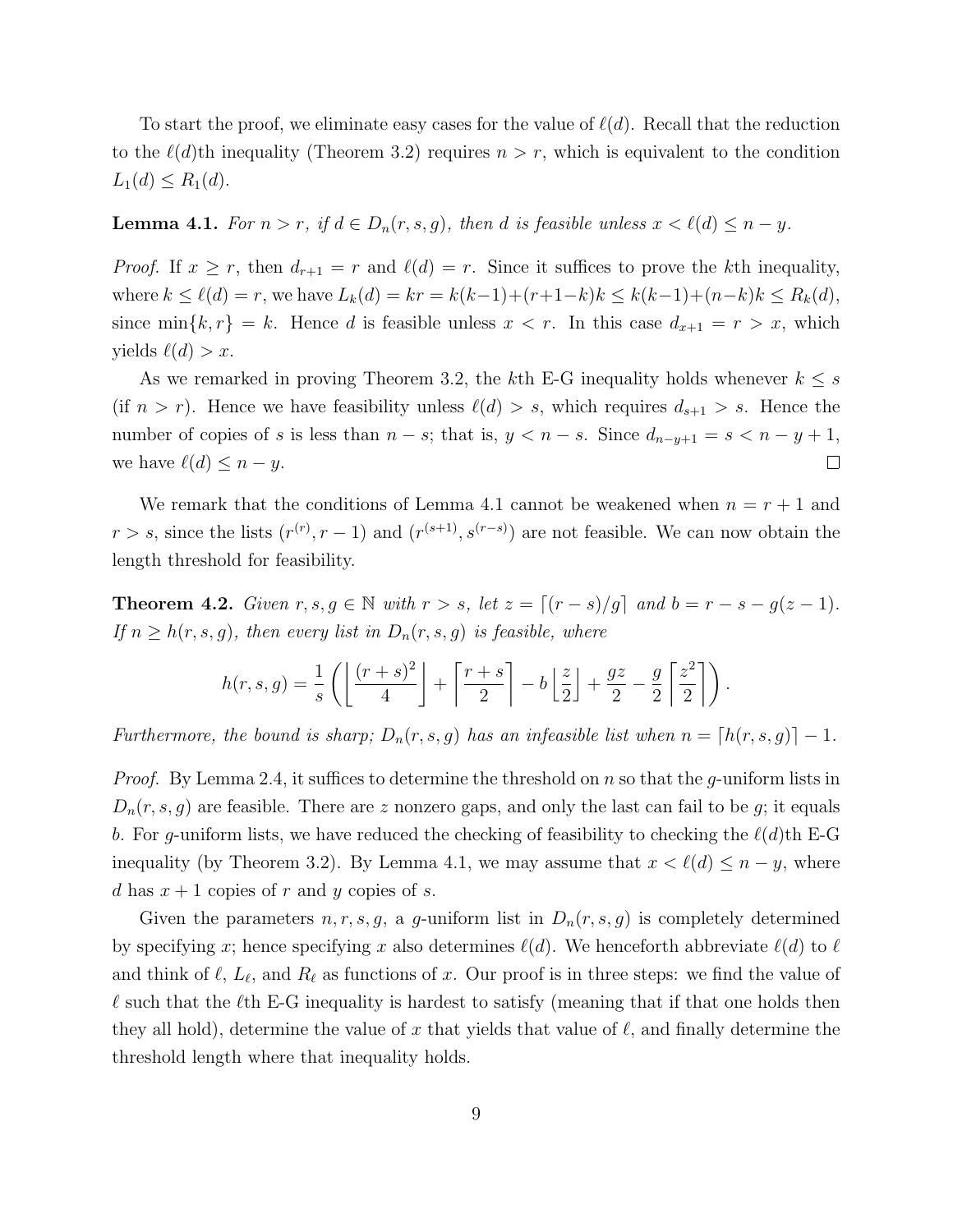To facilitate the explanation of the argument, we illustrate the critical situation in Figure 1; the height of the *i*th column is  $d_i$ . The data is  $(r, s, g) = (19, 3, 5)$ , which produces  $(z,b) = (4,1)$ . The critical choices are  $(\ell, x) = (12, 10)$ , and the threshold for *n* is 26.



Figure 1: A g-uniform list (at the threshold)

**Step 1:** For each n, the inequality  $L_{\ell} \leq R_{\ell}$  is hardest to satisfy when  $\ell = \lceil (r+s)/2 \rceil$ . As noted, Lemma 4.1 allows us to assume that  $x < \ell \leq n-y$  (ignore for now that  $\ell$  is drawn as  $x + \lceil z/2 \rceil$  in Figure 1). By the definition of  $\ell$ , we have  $d_i \geq \ell$  for  $i \leq \ell$  and  $d_i \leq \ell$  for  $i > \ell$ . Thus  $L_{\ell}$  is the area of the diagram in and above the gray box, while  $R_{\ell}$  is the area of the diagram in and to the right of the gray box. The list is determined by choosing  $x$ ; changing x moves the staircase and also moves  $\ell$ . We study the change in  $R_{\ell} - L_{\ell}$  as x changes.

Both  $L_{\ell}$  and  $R_{\ell}$  count the area of the gray box; the difference cancels it. The remainder of  $L_{\ell}$  is an  $(r - \ell + 1)$ -by- $\ell$  rectangle with an arithmetic sum missing. The remainder of  $R_{\ell}$ is an y-by-s rectangle plus an arithmetic sum. That is,

$$
R_{\ell} - L_{\ell} = ys + (x + z - \ell)(s + b) + g\binom{x + z - \ell}{2} - (r - \ell + 1)\ell + g\binom{\ell - x}{2}.
$$
 (1)

To prove that  $R_{\ell} - L_{\ell}$  is minimized when x is chosen to make  $\ell = \lceil (r+s)/2 \rceil$ , we begin with a formula for  $\ell$  in terms of x. Under the condition  $x < \ell \leq n - y$ , the value of  $\ell$  is the largest i such that  $r - g(i - x - 1) \geq i$ . This simplifies to  $i \leq \frac{r + g(x+1)}{g+1}$ , and thus  $\ell = \left\lfloor \frac{r+g(x+1)}{g+1} \right\rfloor$ . Note that when x increases by 1, usually  $\ell$  increases by 1, but when  $r + g(x + 1) \equiv 0 \mod (g + 1)$ , the value of  $\ell$  is the same for x and  $x + 1$ .

When increasing x by 1 also increases  $\ell$ , the only terms in the formula in (1) that change are  $-(r-\ell+1)\ell$  and ys (since n and z are fixed,  $x+y$  is fixed). Hence the change is  $2\ell-r-s$ .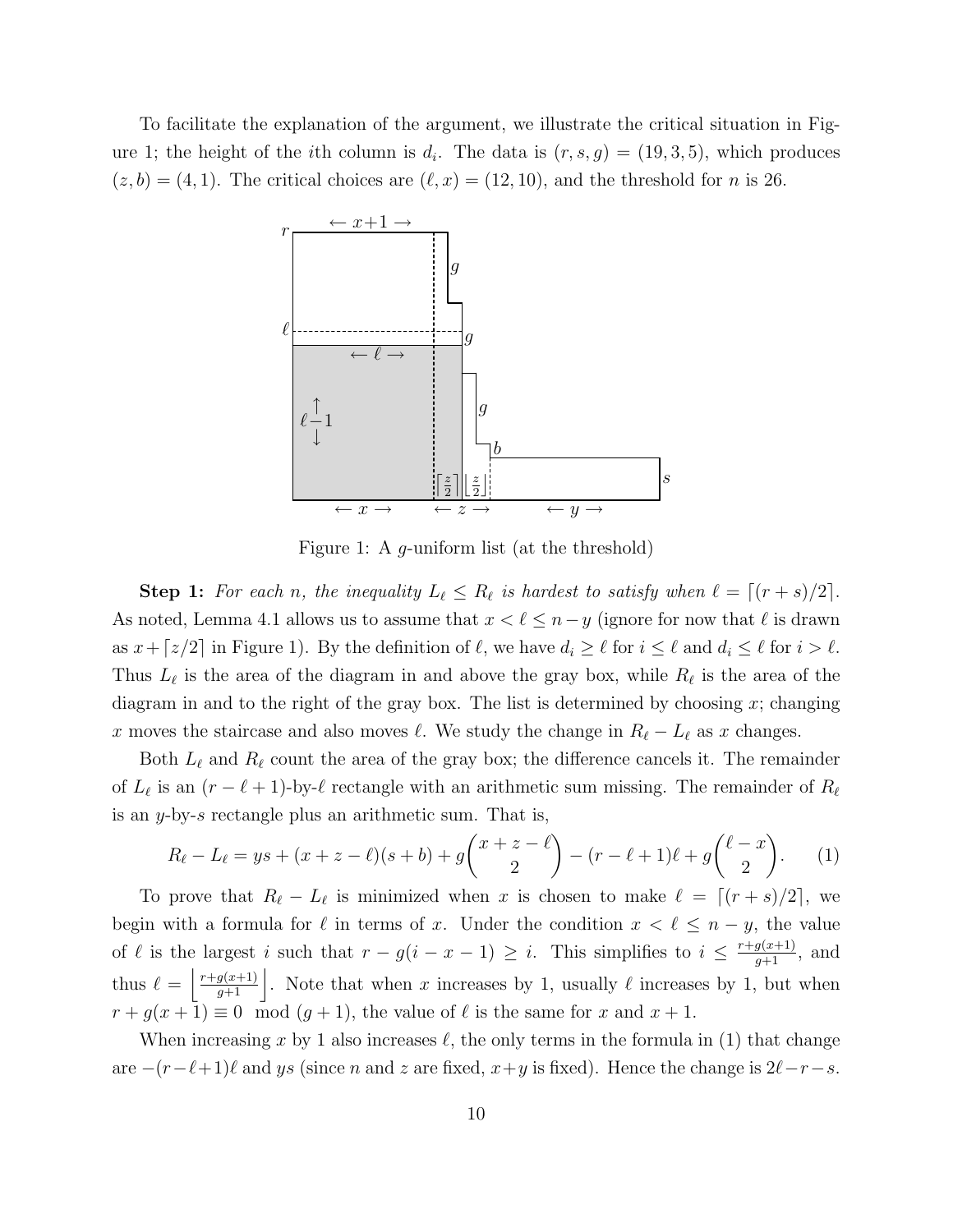When  $\ell(x+1) = \ell(x)$ , the other terms change. Since  $x + z - \ell$  increases and  $\ell - x$ decreases, the change is  $-s + (s + b) + g(x + z - \ell) - g(\ell - x - 1)$ , which simplifies to  $b+g(z+2x-2\ell+1)$ . Since  $zg=r-s-b+g$ , we can rewrite this as  $r-s+2g(x-\ell+1)$ . The condition  $\ell(x+1) = \ell(x)$  occurs when  $r + g(x+1) \equiv 0 \mod (g+1)$ , so  $\ell = \frac{r+g(x+1)}{g+1}$ , and  $x + 1 - \ell = (\ell - r)/g$ . Thus again the change is  $2\ell - r - s$ .

When x is small,  $R_{\ell} - L_{\ell}$  decreases as x increases until  $\ell$  reaches  $[(r + s)/2]$ . Thereafter,  $R_{\ell} - L_{\ell}$  increases as x continues to increase. Hence for fixed n all g-uniform lists are feasible if and only if the list obtained by choosing x to produce  $\ell = \lceil (r+s)/2 \rceil$  is feasible.

Step 2: Setting  $x = \lfloor (r+s)/2 \rfloor - \lfloor z/2 \rfloor$  yields  $\ell(x) = \lfloor (r+s)/2 \rfloor$ . Since  $\ell$  increases by 0 or 1 as x increases, some choice of x produces  $\ell(x) = \lceil (r+s)/2 \rceil$ . Let  $\lambda = \lceil (r+s)/2 \rceil$ , and set  $x = \lambda - \lfloor z/2 \rfloor$ . We show that  $d_{\lambda} \geq \lambda$  and  $d_{\lambda+1} < \lambda + 1$  for this choice of x. Recall that  $d_i = r - g(i - x - 1)$  for  $x < i \leq x + z$ . Since  $\lambda = x + \lceil z/2 \rceil$  and  $gz = r - s + g - b$ ,

$$
d_{\lambda} = r - g(\lceil z/2 \rceil - 1) \ge r - g(z - 1)/2
$$
  
=  $r - (r - s + g - b)/2 + g/2 = (r + s)/2 + b/2 \ge \lambda$ .

Similarly, if  $\lambda + 1 \leq x + z$ , then

$$
d_{\lambda+1} = r - g \left[ z/2 \right] \le r - gz/2
$$
  
=  $r - (r - s + g - b)/2 = (r + s)/2 - (g - b)/2 < \lambda + 1.$ 

The inequality  $\lambda + 1 \leq x + z$  fails if and only if  $z = 1$ . In this case,  $r - s = g$  and  $\lambda = x + 1$ . Since  $r > s$ , we have  $x = \lambda - 1 = [(r + s)/2] - 1 \ge s$ . Hence  $d_{\lambda+1} = s \le x < x + 2 = \lambda + 1$ . In both cases, we obtain  $d_{\lambda+1} < \lambda + 1$ . We have therefore shown that  $\ell = \lambda = \lceil (r+s)/2 \rceil$ .

**Step 3:**  $n \geq h(r,s,g)$  is sufficient for feasibility. Having reduced the problem to studying the unique g-uniform list of length n with  $x = \lfloor (r+s)/2 \rfloor - \lfloor z/2 \rfloor$  and  $\ell = \lfloor (r+s)/2 \rfloor$  (see Figure 1), it suffices to determine the threshold on n such that  $R_{\ell} - L_{\ell} \geq 0$ . We simplify (1) using  $y = n - x - z = n - \ell + \lfloor z/2 \rfloor$ ,  $r - \ell = \lfloor (r - s)/2 \rfloor$ , and  $\ell - x = \lceil z/2 \rceil$  to obtain

$$
R_{\ell} - L_{\ell} = (n - \ell - \left\lfloor \frac{z}{2} \right\rfloor)s + \left\lfloor \frac{z}{2} \right\rfloor(s+b) + g\left(\left\lfloor \frac{z/2}{2} \right\rfloor\right) - \left(\left\lfloor \frac{r-s}{2} \right\rfloor + 1\right)\left\lceil \frac{r+s}{2} \right\rceil + g\left(\left\lfloor \frac{z/2}{2} \right\rfloor\right)
$$
  
=  $ns - \left\lceil \frac{r+s}{2} \right\rceil \left(\left\lfloor \frac{r+s}{2} \right\rfloor + 1\right) + b\left\lfloor \frac{z}{2} \right\rfloor - \frac{gz}{2} + \frac{g}{2}\left(\left\lfloor \frac{z}{2} \right\rfloor \left\lfloor \frac{z}{2} \right\rfloor + \left\lceil \frac{z}{2} \right\rceil \left\lceil \frac{z}{2} \right\rceil\right)$   
=  $ns - \left\lfloor \frac{(r+s)^2}{4} \right\rfloor - \left\lceil \frac{r+s}{2} \right\rceil + b\left\lfloor \frac{z}{2} \right\rfloor - \frac{gz}{2} + \frac{g}{2}\left\lceil \frac{z^2}{2} \right\rceil$  =  $ns - sh(r, s, g)$ .

We conclude that if  $n \geq h(r,s,g)$ , then every list in  $D_n(r,s,g)$  is feasible.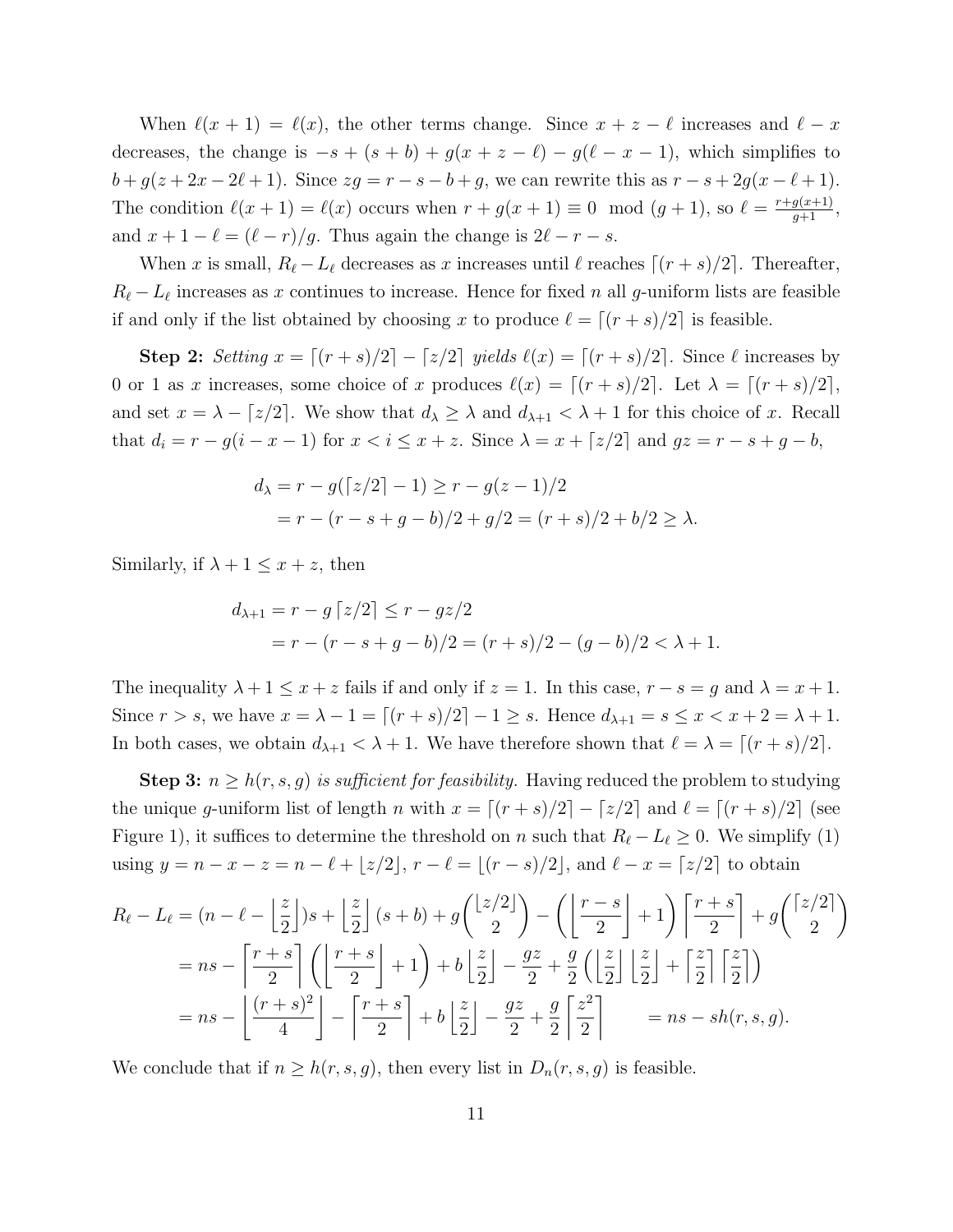**Step 4:** The bound is sharp; that is, when  $n = [h(r, s, g)]$  there is an infeasible list in  $D_{n-1}(r,s,g)$ . Since  $z = \lceil (r-s)/g \rceil$ , always  $z \leq r-s$ . With x set to  $\lceil (r+s)/2 \rceil - \lceil z/2 \rceil$ , we thus have  $x + z = [(r + s)/2] + \lfloor z/2 \rfloor \le r$ .

Since every list in  $D_n(r,s,g)$  is feasible when  $n = [h(r,s,g)]$ , the first E-G inequality requires  $[h(r,s,g)] \geq r+1$ . Furthermore, all lists with length at most r are infeasible. Therefore, we may assume that  $[h(r,s,g)] \geq r+2$ . Since  $x+z \leq r$ , the key g-uniform list at the threshold length has at least two copies of s. Hence the list obtained by deleting one copy of s belongs to  $D_{n-1}(r,s,g)$  and is infeasible.  $\Box$ 

The expression for the threshold length simplifies when  $g|(r-s)$ , in which case  $b = g$ .

**Corollary 4.3.** For  $g|(r-s)$ , the threshold length for feasibility of all lists in  $D_n(r,s,g)$  is

$$
\frac{1}{s}\left(\left\lfloor\frac{(r+s)^2}{4}\right\rfloor+\left\lceil\frac{r+s}{2}\right\rceil-\frac{g}{2}\left\lfloor\frac{(r-s)^2}{2g^2}\right\rfloor\right).
$$

When  $g = 1$ , this simplifies to  $r + \frac{r+s+\epsilon}{2s}$  $\frac{2s+\epsilon}{2s}$ , with  $\epsilon = 0$  for even  $r + s$  and  $\epsilon = 1$  for odd  $r + s$ . If  $g = r - s$  (and hence there is no gap constraint), then it simplifies to  $\frac{(r+s+1)^2-\epsilon'}{4s}$  $\frac{(+1)^2-\epsilon}{4s}$ , where  $\epsilon' = 0$  if  $r + s$  is odd and  $\epsilon' = 1$  if  $r + s$  is even. Furthermore, the thresholds are sharp.

*Proof.* For the first statement, set  $b = g$  and  $z = (r - s)/g$ . For the second and third, set  $q = 1$  or  $z = 1$ . Sharpness was proved in greater generality in Theorem 4.2.  $\Box$ 

Finally, we return to our motivating question about the threshold length for even-summed lists to be graphic. It may happen that our infeasible list with  $n = [h(r, s, g)] - 1$  has odd sum. If all infeasible lists with that length have odd sum, then the threshold will be  $\lfloor h(r,s,g) \rfloor - 1$ . Before exhibiting a family where this occurs, we show that the threshold never declines by more than 1.

**Theorem 4.4.** For all r, s, g, the least n such that all even-summed lists in  $D_n(r,s,g)$  are graphic is  $\lceil h(r,s,g) \rceil$  or  $\lceil h(r,s,g) \rceil - 1$ .

*Proof.* Let  $m = [h(r, s, g)]$ . Since every list of length r fails the first E-G inequality, having length  $m-2$  be sufficient for even-summed lists to be graphic requires  $\lfloor h(r,s,g) \rfloor \geq r+3$ . Since we have noted that  $x + z \leq r$  at the key value of x, the key g-uniform list with length m has at least three copies of s.

Deleting one copy of s yields an infeasible list d in  $D_{m-1}(r,s,g)$ , meaning that  $L_{\ell}(d)$  –  $R_{\ell}(d) \geq 1$ . Deleting another copy of s still retains a copy of s and hence yields an infeasible list d' in  $D_{m-2}(r, s, g)$  with  $L_{\ell}(d') - R_{\ell}(d') \geq s + 1 \geq 2$ .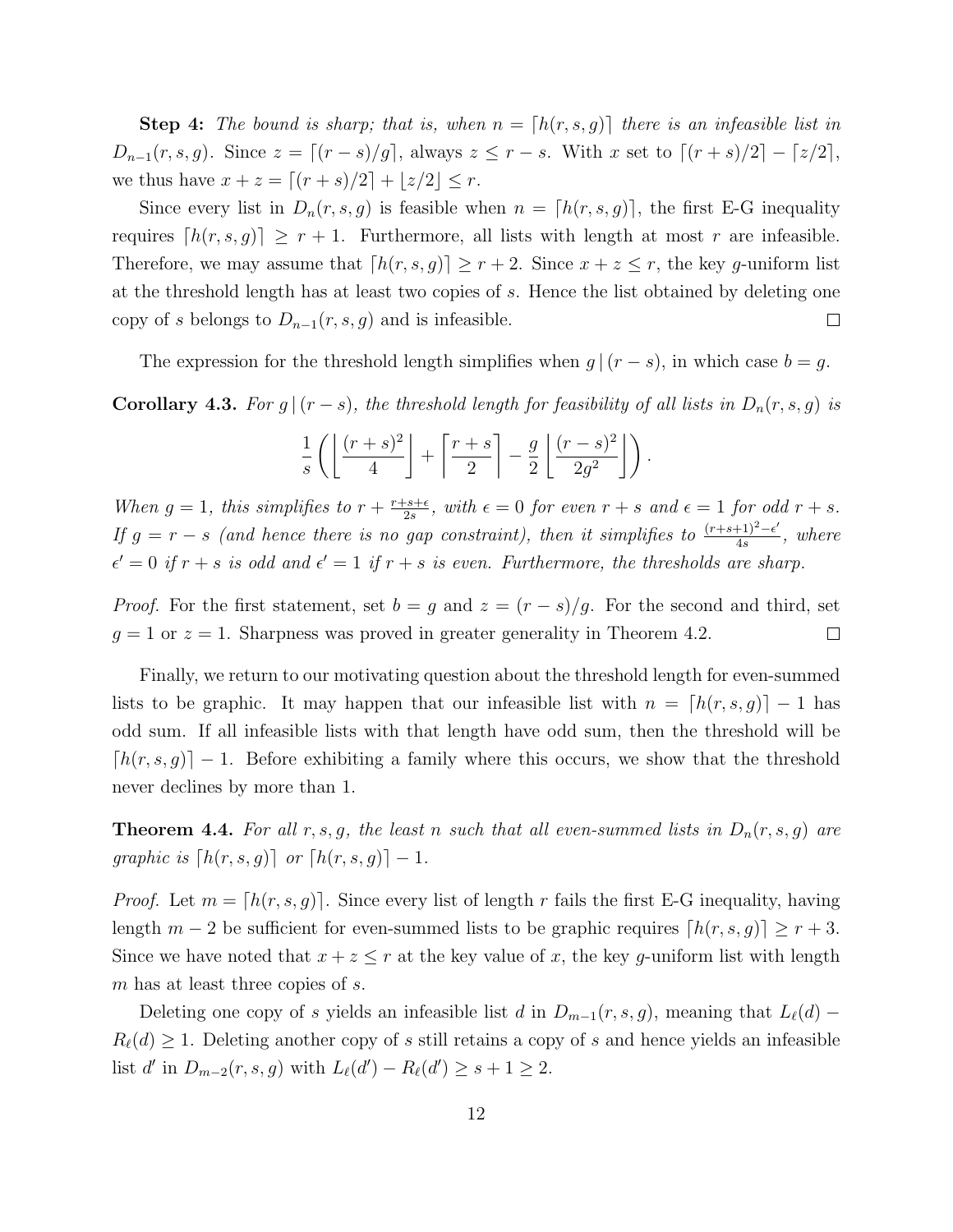Since  $z = \lfloor (r - s)/g \rfloor \le r - s$ , we have  $x = \lfloor (r + s)/2 \rfloor - \lfloor z/2 \rfloor \ge \lfloor (r + s)/2 \rfloor - \lfloor z/2 \rfloor$  $[(r - s)/2] = s$ . Hence there are more than s copies of r in d'. If d' has even sum, then d' is the desired infeasible list. If  $d'$  has odd sum, then we decrease the last copy of  $r$  by 1 to obtain a infeasible list with length  $[h(r,s,g)] - 2$  that has even sum.  $\Box$ 

Determining when the threshold length for feasibility of even-summed lists in  $D_n(r,s,g)$ equals  $[h(r,s,g)]$  is messy, because attention must be paid to the exact value of  $L_{\ell} - R_{\ell}$  at the key value of x. In lieu of discussing that, we close with an example of a family where the length threshold for even-summed lists to be graphic is less than the threshold for feasibility. We will use the Havel–Hakimi Theorem  $[6, 7]$ , which states that a list d with even sum is graphic if and only if the list  $d'$  obtained from it by deleting a largest entry  $k$  and subtracting 1 from k largest remaining entries is graphic. Call that operation a Havel–Hakimi step.

**Theorem 4.5.** For  $n \geq [h(r, 1, 1)] - 1$ , every even-summed list in  $D_n(r, 1, 1)$  is graphic.

*Proof.* From Corollary 4.3,  $h(r, 1, 1) = |3r/2| + 1$ . Nevertheless, we prove that already length  $\lfloor 3r/2 \rfloor$  is sufficient. (Theorem 4.4 implies that no smaller length is sufficient.)

Consider  $d \in D_n(r,1,1)$  with even sum. We use induction on r. For  $r \leq 2$ , lists with even sum and length at least  $\lfloor 3r/2 \rfloor$  are graphic. Now consider  $r > 2$ . Let d' be the list obtained by applying a Havel-Hakimi step to d. Note that  $d'_1 \in \{r, r-1, r-2\}$  and that d' is gap-free. If  $d_1' = r$ , then  $d_{r+1} = r$  and the first computation in Lemma 4.1 shows that d is graphic. Note that d has at least  $r-2$  distinct values between r and 1. Hence if  $d'_1 = r - 2$ , then  $d_2 = r - 1$  and  $d' \in D_{n'}(r - 2, 1, 1)$  with  $n' \in \{n - 1, n - 2, n - 3\}$ . Since  $n' \geq n-3 \geq \left\lfloor \frac{3r}{2} \right\rfloor$  $\frac{3r}{2}$ ] – 3 =  $\frac{3(r-2)}{2}$  $\frac{(-2)}{2}$ , the induction hypothesis implies that d' is graphic.

Now suppose  $d'_1 = r - 1$ , so  $d_2 = r$  or  $d_{r+2} = r - 1$ . If  $d_{r+2} = r - 1$ , then  $d' \in$  $D_{n-1}(r-1,1,1)$ . By the induction hypothesis, d' is graphic.

Finally, suppose  $d'_1 = r - 1$  and  $d_2 = r$ . Since d is gap-free,  $d_r \geq 2$ . Hence  $d' \in$  $D_{n'}(r-1,1,1)$  with  $n' \in \{n-1,n-2\}$ . If  $n'=n-1$ , then  $n'=n-1 \geq \left\lfloor \frac{3r}{2} \right\rfloor$  $\frac{3r}{2}$ ]  $-1 \geq \left\lfloor \frac{3(r-1)}{2} \right\rfloor$  $\frac{(-1)}{2}$ , and the induction hypothesis applies. If  $n' = n - 2$ , then  $d_r = 2$  and  $d_{r+1} = 1$ , and hence  $d = (r, r, r-1, ..., 2, 1, 1^{(\lfloor r/2 \rfloor - 1)})$ . If r is odd, then the degree sum of d is  $2r + {r \choose 2}$  $\binom{r}{2} + (r-1)/2 - 1$ , which is odd, so this case does not occur. If  $r$  is even, then

$$
n'=n-2\geq\left\lfloor\frac{3r}{2}\right\rfloor-2=\left\lfloor\frac{3(r-1)-1}{2}\right\rfloor=\left\lfloor\frac{3(r-1)}{2}\right\rfloor,
$$

and again the induction hypothesis applies.

### Acknowledgments

 $\Box$ 

The authors thank Erin W. Chambers and Mohit Kumbhat for helpful comments.